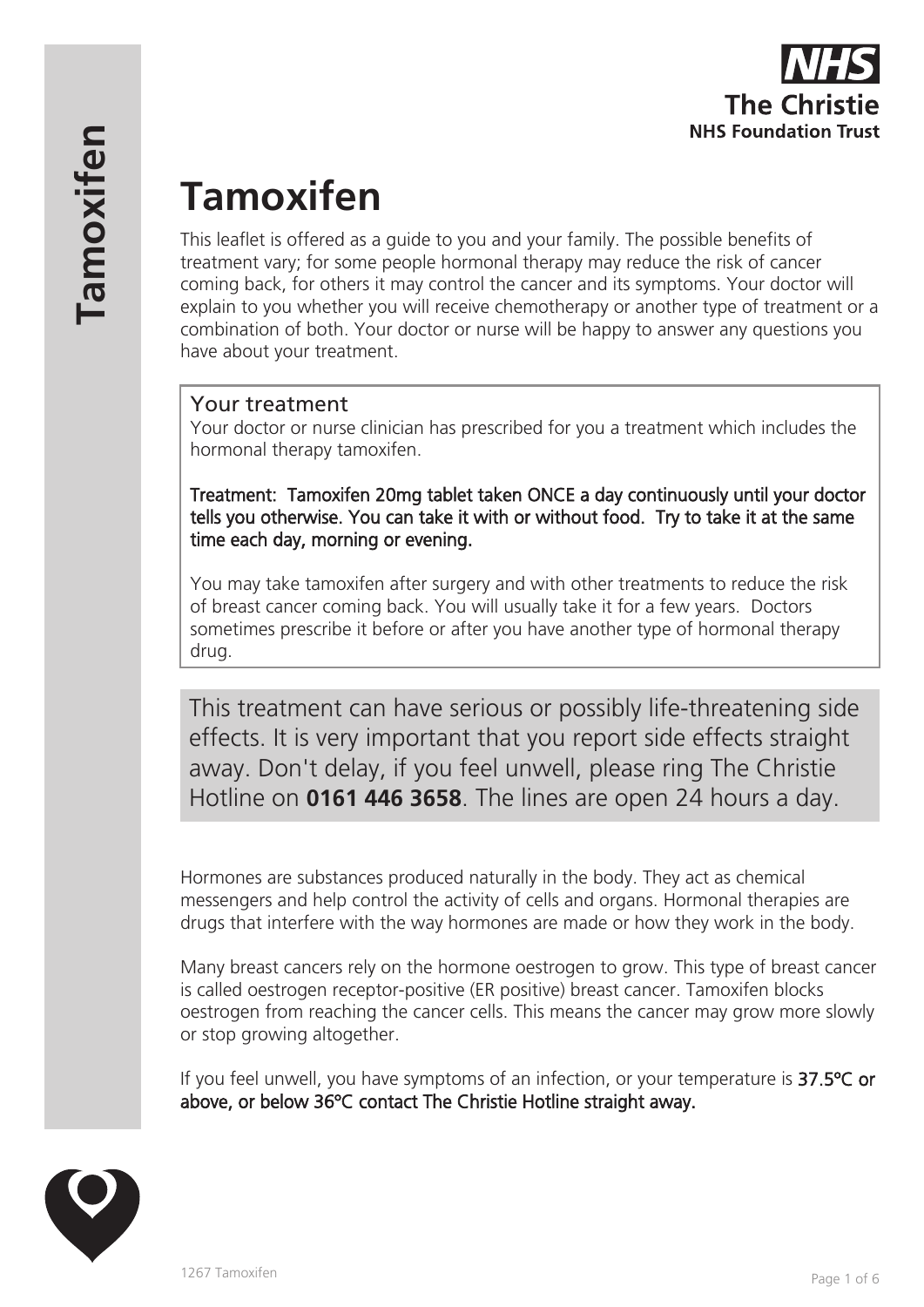# Possible side effects

Hormonal therapy can cause different side effects. Some are more likely to occur than others. Everyone is different and not everyone gets all the side effects. Most side effects are usually temporary, but in some rare cases they can be life-threatening. It is important to tell your hospital doctor or nurse about any side effects so they can be monitored, and where possible, treated.

# Common side effects (more than 1 in 10)

## • Hot flushes

Hot flushes and sweats may occur but do lessen after the first few months. Cutting down on nicotine, alcohol and hot drinks containing caffeine, such as tea and coffee can help. Dress in layers, so you can remove clothes as needed. Natural fabrics, such as cotton may feel more comfortable. If hot flushes are a problem, tell your doctor. Low doses of certain antidepressant drugs can help to reduce flushes.

# • Vaginal bleeding and dryness

For some women tamoxifen causes vaginal bleeding. If this happens it is most likely to be in the first few weeks of treatment, or when you change from another hormonal therapy to tamoxifen. If the bleeding continues for more than a few days, tell your doctor or nurse.

For some women, tamoxifen causes vaginal dryness. Non-hormonal creams and gels or lubricants can help reduce dryness and discomfort during sex. You can buy these at a chemist or your doctor can prescribe them.

If you are still having periods, they may become irregular, lighter or sometimes stop altogether. Also, your sex drive may be lower while taking tamoxifen. Talk to your doctor or nurse for advice.

### • Sickness and diarrhoea

Any sickness is usually mild, but let your doctor know if this happens. Tamoxifen may also cause indigestion or tummy pain. Let them know if you have any of these symptoms. They can prescribe drugs to help.

If diarrhoea becomes a problem during or after your treatment, anti-diarrhoeal tablets can be prescribed by your doctor. Ask the staff for a copy of the booklet 'Eating: help yourself' which has some useful ideas about diet when you are having treatment.

## • Constipation

You may become constipated. Try to drink plenty of fluids and eat foods which are high in fibre. Tell your doctor who may prescribe a suitable laxative. Please contact The Christie Hotline if your constipation lasts more than 3 days or you experience abdominal discomfort.

## • Blurred vision

Tamoxifen may cause cataracts (clouding of the lens of the eye) or other eye problems. If you get blurred vision or notice any change in your vision, always tell your doctor or nurse.

#### • Headaches and dizziness

If you have headaches, let your doctor or nurses know. They can usually be controlled with painkillers you can buy yourself. Tamoxifen may cause dizziness. Let your doctor or nurse know if this is a problem.

#### • Joint and muscle pain

You may have pain and stiffness in your joints, and sometimes in your muscles while taking tamoxifen. Let your doctor or nurse know if this happens. They can prescribe painkillers and give you advice. Being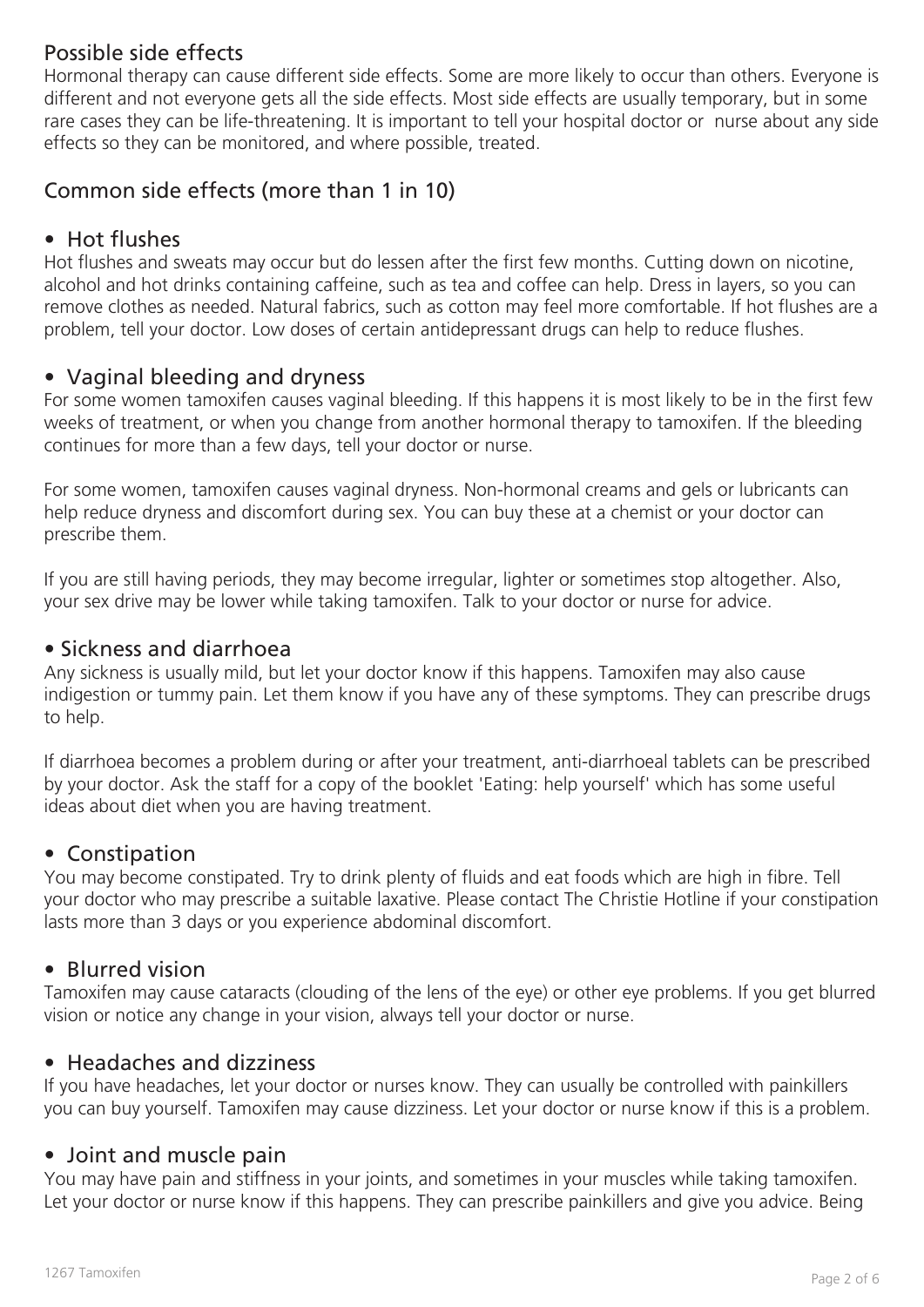physically active and maintaining a healthy weight can help reduce joint pain and keep your joints flexible.

## • Fatigue

You may feel tired, sleepy or feel like you have no energy when you start taking tamoxifen. Try to pace yourself until this improves. It's important to get the right balance of having enough rest and being physically active. Regular short walks will help you to feel less tired. If you feel sleepy, don't drive or operate machinery.

#### • Raised blood pressure

Tell your doctor if you have ever had problems with your blood pressure. Your doctor or nurse will check your blood pressure in clinic.

#### • Raised cholesterol levels

Your doctor may check your cholesterol levels with a blood test.

#### • Taste changes

Occasionally during treatment you may experience a strange taste. A strongly flavoured sweet or mint will help to disquise this.

#### • Pins and needles

Tamoxifen can affect the nervous system. You may have pins and needles or feel tingling in your arms and legs. If this becomes a problem tell your doctor or nurse.

#### • Skin rash

You may get a mild skin rash. Tell your doctor or nurse if this happens. It is very important to contact your doctor straightaway if you get a severe skin rash.

#### • Hair thinning

Your hair may become thinner while taking tamoxifen. This is usually mild. Your hair will get thicker after treatment finishes.

#### • Weight changes

You may put on weight when you are taking tamoxifen. Eating healthily and being more physically active can help to keep you at a healthy weight. You may find that you get some fluid retention. If this becomes a problem, speak with your doctor or nurse who can give you more advice.

#### • Mood changes

Some people have mood changes or feel low or depressed when taking tamoxifen. You may also find it harder to think clearly or to concentrate. Let your doctor or nurse know if this is a problem, especially if you feel low most of the time or think you may be depressed.

# Uncommon side effects (less than 1 in 10)

#### • Blood clots

Tamoxifen can increase your chances of getting a blood clot. Let your doctor or nurse know if you have ever had a blood clot or a deep vein thrombosis (DVT).

A blood clot can cause pain, redness and swelling in a leg or arm, breathlessness and chest pain. Contact your doctor straightaway if you have any of these symptoms. A blood clot is serious but your doctor can treat it with drugs that thin the blood. Your doctor or nurse can give you more information.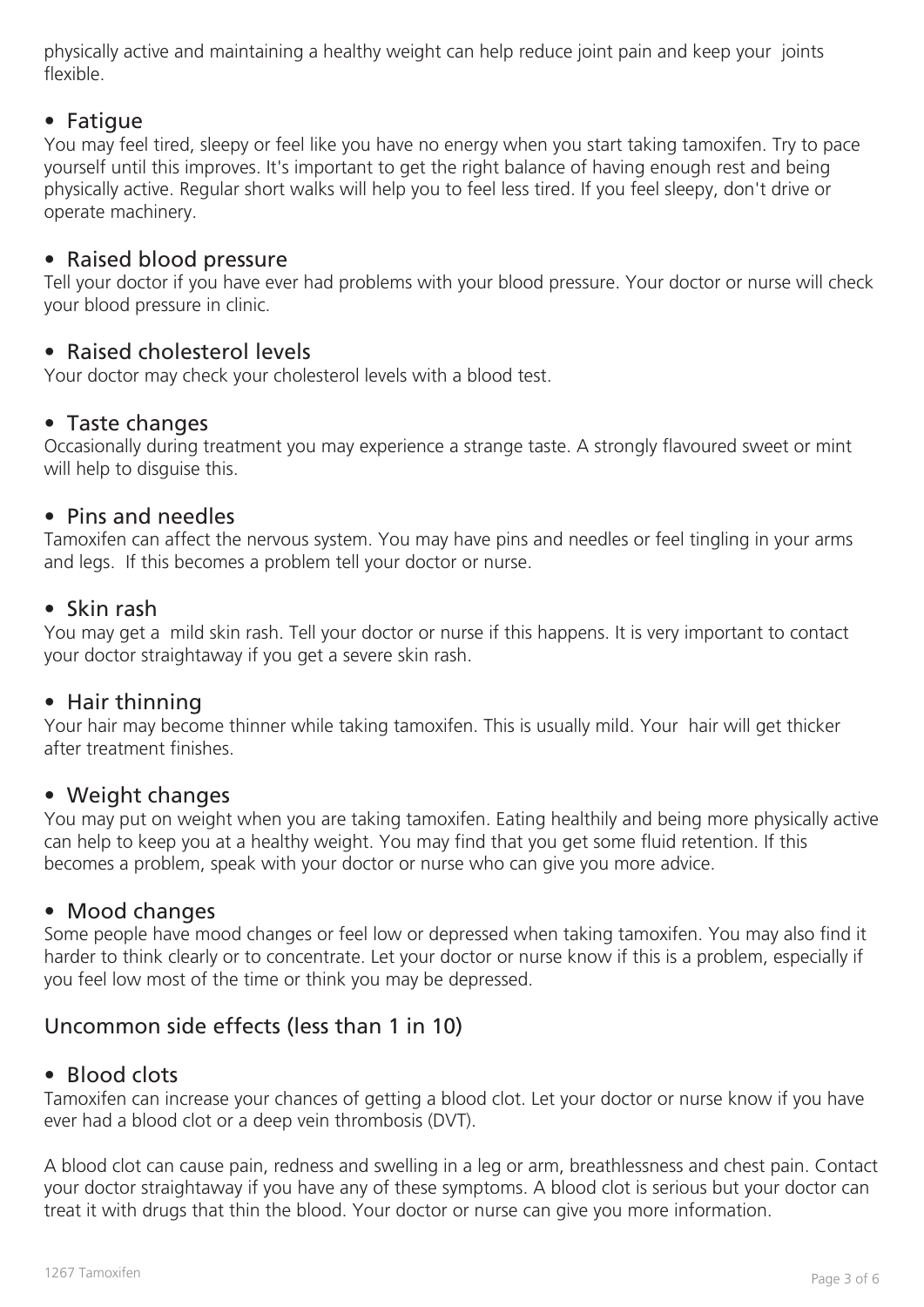# • Abdominal pain

Tell your doctor if you have any persistent lower abdominal pain or pressure or any unexplained vaginal bleeding.

#### • Liver changes

Tamoxifen can sometimes cause changes in the way your liver works. Your doctor will arrange for you to have regular blood tests to check your liver is working properly. You are very unlikely to notice any problems.

# Sex, contraception and fertility

#### Protecting your partner and contraception:

We recommend that you or your partner use a condom during sexual intercourse while you are receiving this treatment. If you suspect that you may be pregnant please tell your doctor immediately.

#### Fertility:

Your doctor will advise you not to become pregnant when you are taking tamoxifen. This is because tamoxifen may harm a developing baby. For women, it is important to use an effective, non-hormonal form of contraception during treatment and for a few months after it finishes. Even if your periods have stopped or are irregular, you still need to use contraception. Your doctor or nurse can tell you more about this.

Women who have not been through the menopause may still be able to get pregnant after treatment. But some women go through their natural menopause during treatment. Doctors usually advise you to wait for a few months after tamoxifen treatment finishes before you try to get pregnant. Talk to your doctor first if you are thinking of trying to become pregnant.

#### Late side effects

Some side effects may become evident only after a number of years. In reaching any decision with you about treatment, the potential benefit you receive from treatment will be weighed against the risks of serious long term side effects to the heart, lungs, kidneys and bone marrow. With some drugs there is also a small but definite risk of developing another cancer. If any of these problems specifically applies to you, the doctor will discuss these with you and note this on your consent form.

## **Contacts**

If you have any general questions or concerns about your treatment, please ring the area where you are having treatment:

- Administration enquiries 0161 918 7606/7610
- Chemotherapy nurse 0161 918 7171

# For advice ring The Christie Hotline on 0161 446 3658 (24 hours).

Your consultant is: ..................................................................................................

Your hospital number is: ........................................................................................

Your key worker is: ................................................................................................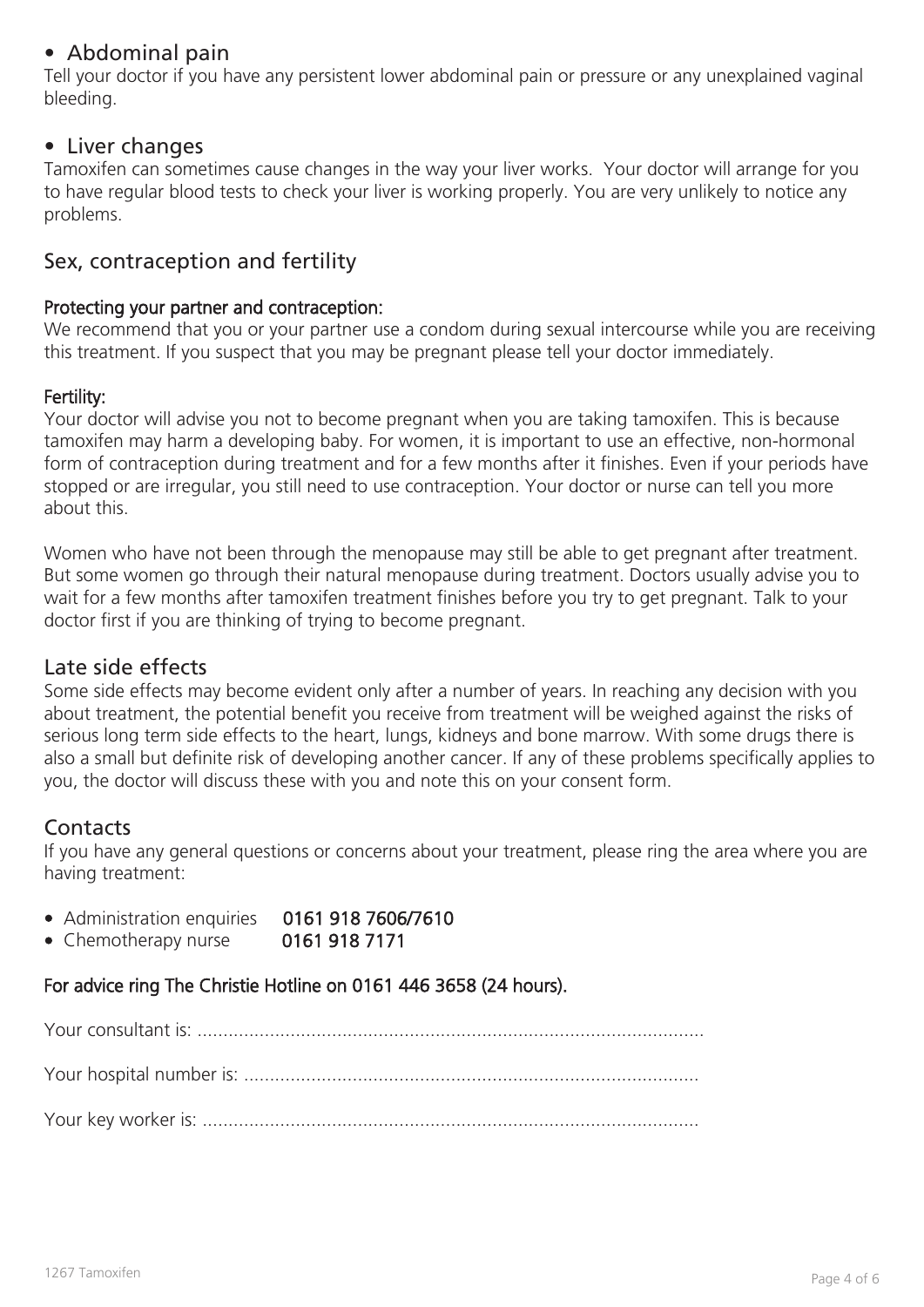Notes: